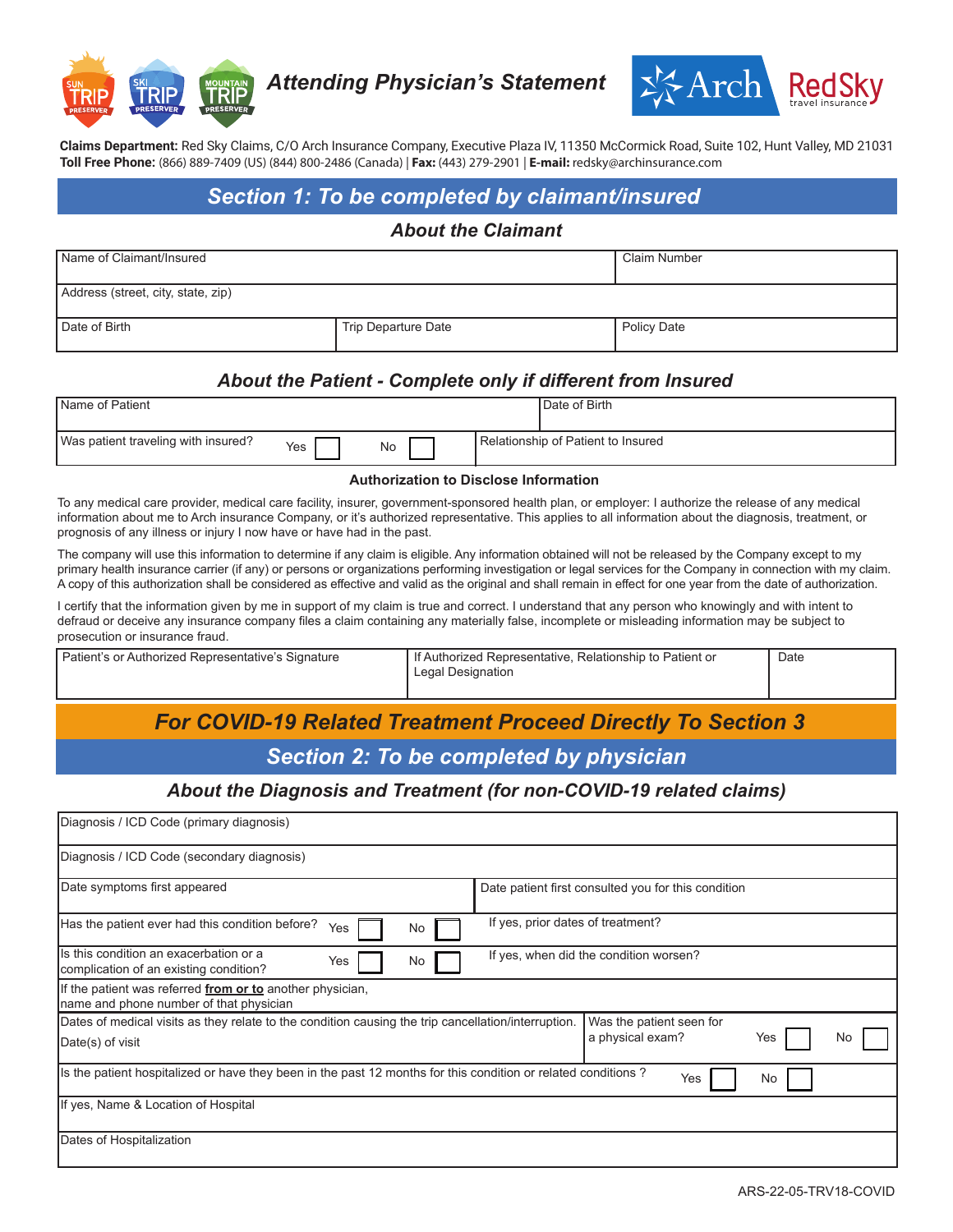

*Attending Physician's Statement*



**Claims Department:** Red Sky Claims, C/O Arch Insurance Company, Executive Plaza IV, 11350 McCormick Road, Suite 102, Hunt Valley, MD 21031 **Toll Free Phone:** (866) 889-7409 (US) (844) 800-2486 (Canada) | **Fax:** (443) 279-2901 | **E-mail:** redsky@archinsurance.com

# *Section 2, continued: To be completed by physician*

#### *About the Medical Condition as it relates to Travel*

| IOn what date was the Patient disabled and unable to travel?                                                                                               |                                                                                                  |  |
|------------------------------------------------------------------------------------------------------------------------------------------------------------|--------------------------------------------------------------------------------------------------|--|
| How long will the patient be unable to travel?                                                                                                             |                                                                                                  |  |
| Date you advised patient to cancel trip:                                                                                                                   |                                                                                                  |  |
| If the patient was non-traveler, did you advise the Traveler to cancel or interrupt the trip due to the non-traveler's medical<br>Yes<br>No<br>Icondition? |                                                                                                  |  |
| If yes, please explain:                                                                                                                                    | If no, on what date was it reasonable for the<br>patient/insured to cancel/interrupt their trip? |  |
| Date you advised Traveler to cancel trip:                                                                                                                  |                                                                                                  |  |

# *Section 3: To be completed by physician for COVID-19 positive patient*

### *About the Diagnosis and Treatment of Your Patient (for COVID-19 related claims)*

| Diagnosis / ICD Code (primary diagnosis)                                                                                            |                                                                                    |  |
|-------------------------------------------------------------------------------------------------------------------------------------|------------------------------------------------------------------------------------|--|
| Diagnosis / ICD Code (secondary diagnosis)                                                                                          |                                                                                    |  |
| Is patient symptomatic?<br>$\Box$ Yes $\Box$ No                                                                                     | If yes, describe all symptoms:                                                     |  |
| Date patient first consulted you for this condition                                                                                 | Was the first consult in person or via Teledoc?<br>$\Box$ In Person $\Box$ Teledoc |  |
| Date(s) of positive COVID test(s) and type of test(s):                                                                              |                                                                                    |  |
| Provide all dates of medical visits as they relate to the condition causing the trip cancellation/interruption.<br>Date(s) of visit |                                                                                    |  |
| Was the patient hospitalized for COVID-19 or related conditions?<br>$\Box$ Yes $\Box$ No                                            |                                                                                    |  |
| If yes, provide the Name & Location of Hospital                                                                                     |                                                                                    |  |
| Dates of Hospitalization                                                                                                            |                                                                                    |  |
|                                                                                                                                     |                                                                                    |  |

### *About the Medical Condition as it relates to Travel*

| Were your patient's COVID symptoms so disabling that they are unable to travel on date of departure?                                                                                           | Yes    No |
|------------------------------------------------------------------------------------------------------------------------------------------------------------------------------------------------|-----------|
| If yes, please explain in detail the reasons for restrictions that would prevent your patient's travel on date of departure.                                                                   |           |
| Please list the date you advised patient to cancel the trip due to the above stated reasons.                                                                                                   |           |
| If your patient was not scheduled to travel with the Claimant, did you advise the<br>$\Box$ Yes $\Box$ No<br>Claimant to cancel or interrupt the trip due to your patient's medical condition? |           |
| If yes, please explain why you so advised:                                                                                                                                                     |           |
| Date you so advised the Claimant to cancel trip:                                                                                                                                               |           |